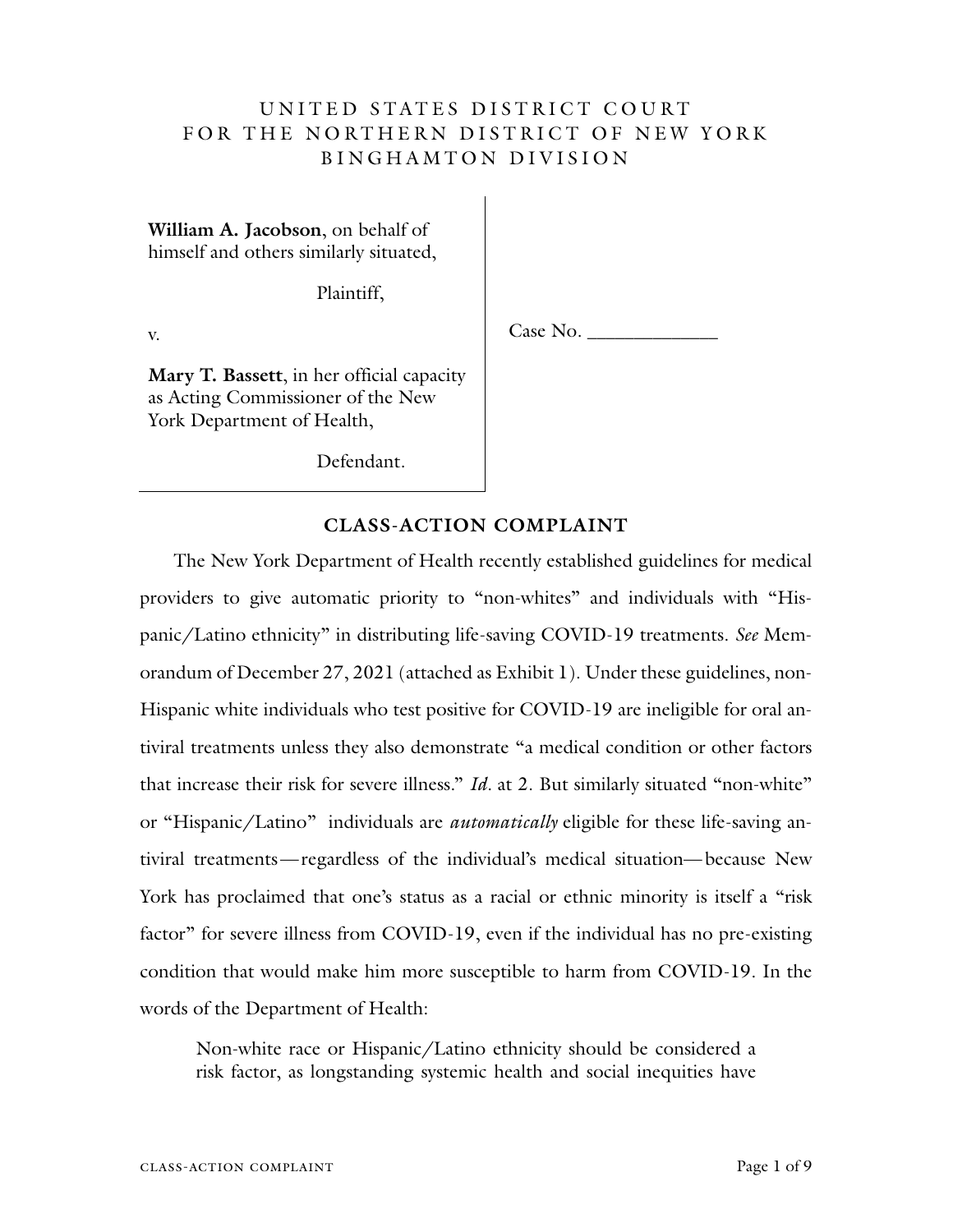contributed to an increased risk of severe illness and death from COVID-19.

*Id.* at 2. The result is that a "non-white" or "Hispanic/Latino" individual who tests positive for COVID-19 automatically qualifies for these life-saving oral antiviral treatments, while an identically situated non-Hispanic/Latino white individual is ineligible for these treatments unless he demonstrates a "medical condition" or "risk factor" that increases his risk for severe illness from COVID-19. New York's use of racial preferences in the distribution of COVID-19 treatments is patently unconstitutional and should be immediately enjoined.

Using a patient's skin color or ethnicity as a basis for deciding who should receive lifesaving medical treatment is appalling. And directing medical professionals to award or deny medical care based on immutable characteristics such as skin color, without regard to the actual health condition of the individual who is seeking these antiviral treatments, is nothing more than an attempt to establish a racial hierarchy in the provision of life-saving medicine. Worse still, New York's racial preferences ignore the obvious race-neutral alternative policy of making antiviral treatments available to patients of *any* race who can demonstrate risk factors, such as advanced age, obesity, a compromised immune system, or other medical conditions.

#### **JURISDICTION AND VENUE**

1. The Court has subject-matter jurisdiction under 28 U.S.C. § 1331 and 28 U.S.C. § 1343.

2. Venue is proper because a substantial part of the events giving rise to the claims occurred in this district and division. *See* 28 U.S.C. § 1391(b).

#### **PARTIES**

3. Plaintiff William A. Jacobson is a citizen and resident of Tompkins County, New York, where he teaches law at Cornell University.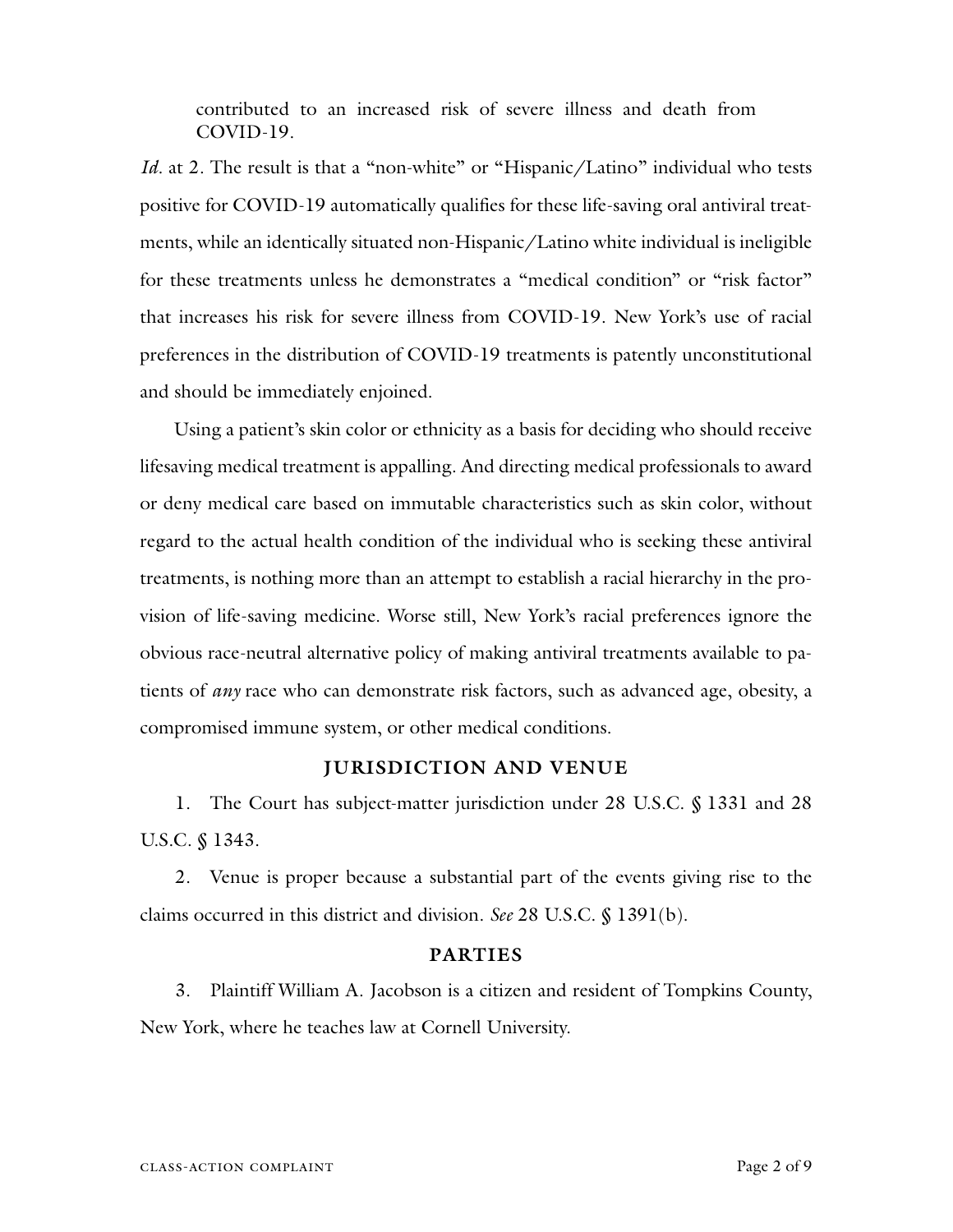4. Defendant Mary T. Bassett is the Acting Commissioner of the New York Department of Health. She can be served at the New York State Department of Health, Corning Tower, Empire State Plaza, Albany, New York, 12237. Plaintiff sues her in her official capacity.

### **STATEMENT OF FACTS**

5. On December 27, 2021, the New York Department of Health issued a memorandum to health-care providers and health-care facilities entitled "COVID-19 Oral Antiviral Treatments Authorized and Severe Shortage of Oral Antiviral and Monoclonal Antibody Treatment Products." Its stated purpose is to make health-care providers and facilities in New York "aware of information about available COVID-19 outpatient therapeutics, including newly authorized oral antiviral treatments." A copy of this memorandum is attached as Exhibit 1.

6. The memorandum defines a patient's "eligibility" for these oral antiviral treatments, and it states as follows:

Oral antiviral treatment is authorized for patients who meet all the following criteria:

- Age 12 years and older weighing at least 40 kg (88 pounds) for Paxlovid, or 18 years and older for molnupiravir
- Test positive for SARS-CoV-2 on a nucleic acid amplification test or antigen test; results from an FDA-authorized home-test kit should be validated through video or photo but, if not possible, patient attestation is adequate
- Have mild to moderate COVID-19 symptoms
	- ° Patient cannot be hospitalized due to severe or critical COVID-19
- Able to start treatment within 5 days of symptom onset
- *Have a medical condition or other factors* that increase their risk for severe illness.
	- ° *Non-white race or Hispanic/Latino ethnicity should be considered a risk factor*, as longstanding systemic health and social inequities have contributed to an increased risk of severe illness and death from COVID-19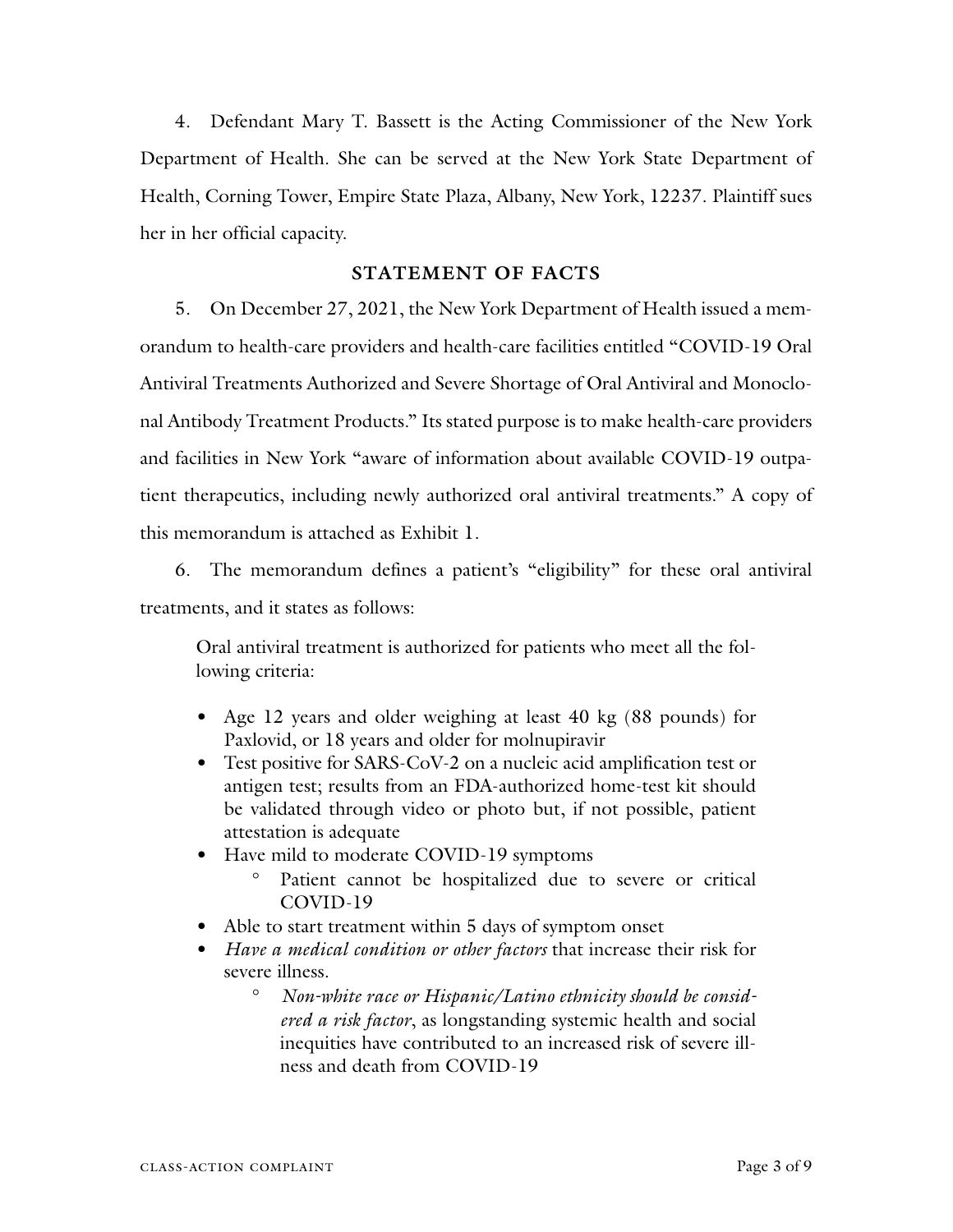Exhibit 1 at p. 2 (emphasis added).

7. The memorandum directs health care providers and health care facilities within New York to "adhere" to the Department's "prioritization" instructions because of the "severe shortage of oral antiviral and monoclonal antibody treatment products."

8. Relatedly, on December 29, 2021, the New York Department of Health issued further guidance on the matter in a document titled "Prioritization of Anti-SARS-CoV-2 Monoclonal Antibodies and Oral Antivirals for the Treatment of COVID-19 During Times of Resource Limitations." A copy of this guidance is attached as Exhibit 2. The guidance has a chart that advises medical providers on how to make decisions about patients within certain groups—including based on the number of risk factors present for an individual within each group—and notes that "[n]on-white race or Hispanic/Latino ethnicity should be considered a risk factor, as longstanding systemic health and social inequities have contributed to an increased risk of severe Illness and death from COVID-19." Exhibit 2 at p. 3.

9. New York's policy creates a racial hierarchy in the distribution of life-saving COVID-19 medication. Non-white and Hispanic/Latino individuals who test positive for COVID-19 automatically qualify for oral antiviral treatments, while an identically situated non-Hispanic/Latino white individual is ineligible unless he demonstrates a "medical condition" or "risk factor" that increases his risk for severe illness from COVID-19.

10. New York's use of racial preferences to distribute COVID-19 treatments violates the Constitution and numerous federal statutes.

11. Due to the highly contagious Omicron variant, the number of Americans contracting COVID-19 is skyrocketing. "As of January 12, 2022, the current 7-day moving average of daily new cases (782,766) increased 33.2% compared with the previous 7-day moving average (587,723)." Centers for Disease Control and Prevention,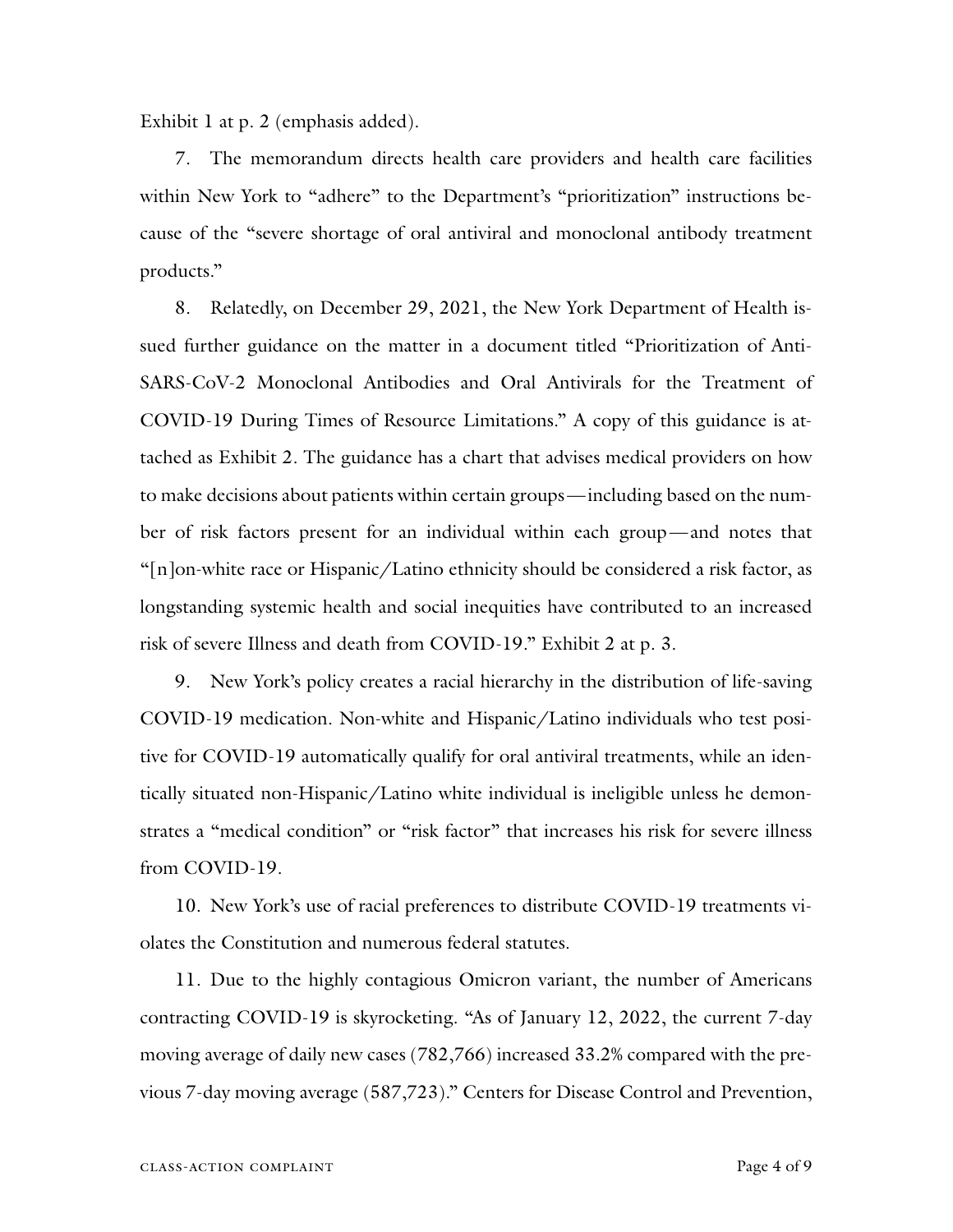*COVID Data Tracker Weekly Review*, https://www.cdc.gov/coronavirus/2019 ncov/covid-data/covidview/index.html (last accessed January 16, 2022). As the FDA Commissioner recently testified, "most people are going to get covid." Aaron Blake, '*Most People Are Going to Get Covid'* : A Momentous Warning at a Senate Hearing, Washington Post (Jan. 11, 2022), https://wapo.st/3fqyxVt.

12. New York State has been averaging more than 60,000 new COVID cases per day since January 1. Tompkins County, with a population of just over 100,000, has recently been averaging more than 200 cases per day.

13. Plaintiff does not qualify under the New York guidelines as "[n]on-white race or Hispanic/Latino ethnicity," and he sues on behalf of a plaintiff class consisting of individuals in New York State who do not qualify under the New York guidelines as "[n]on-white race or Hispanic/Latino ethnicity."

14. Plaintiff is especially at risk for contracting COVID-19 because he teaches at Cornell University, which recently had a severe outbreak despite its extensive COVID protocols. Madeline Rosenberg and Anil Oza, *COVID-19 Update: Cornell Reports Record--High 469 Active Student Cases*, Cornell Sun (Dec. 13, 2021), https://bit.ly/3GBXrx5.

15. Plaintiff is suffering injury in fact from New York's racially discriminatory policy because he and other non-Hispanic/Latino white individuals cannot obtain oral antiviral treatments in New York when they contract COVID-19 unless they demonstrate a "medical condition or other factors that increase their risk for severe illness" from the virus, while non-white and Hispanic/Latino residents of New York are not required to make such a showing. This discriminatory treatment inflicts injury in fact, regardless of whether Plaintiff and his fellow class members would ultimately obtain the antiviral treatments in the absence of New York's racially discriminatory policy. *See Ne. Fla. Chapter of Associated Gen. Contractors of Am. v. City of Jacksonville*, 508 U.S. 656, 666 (1993) ("When the government erects a barrier that makes it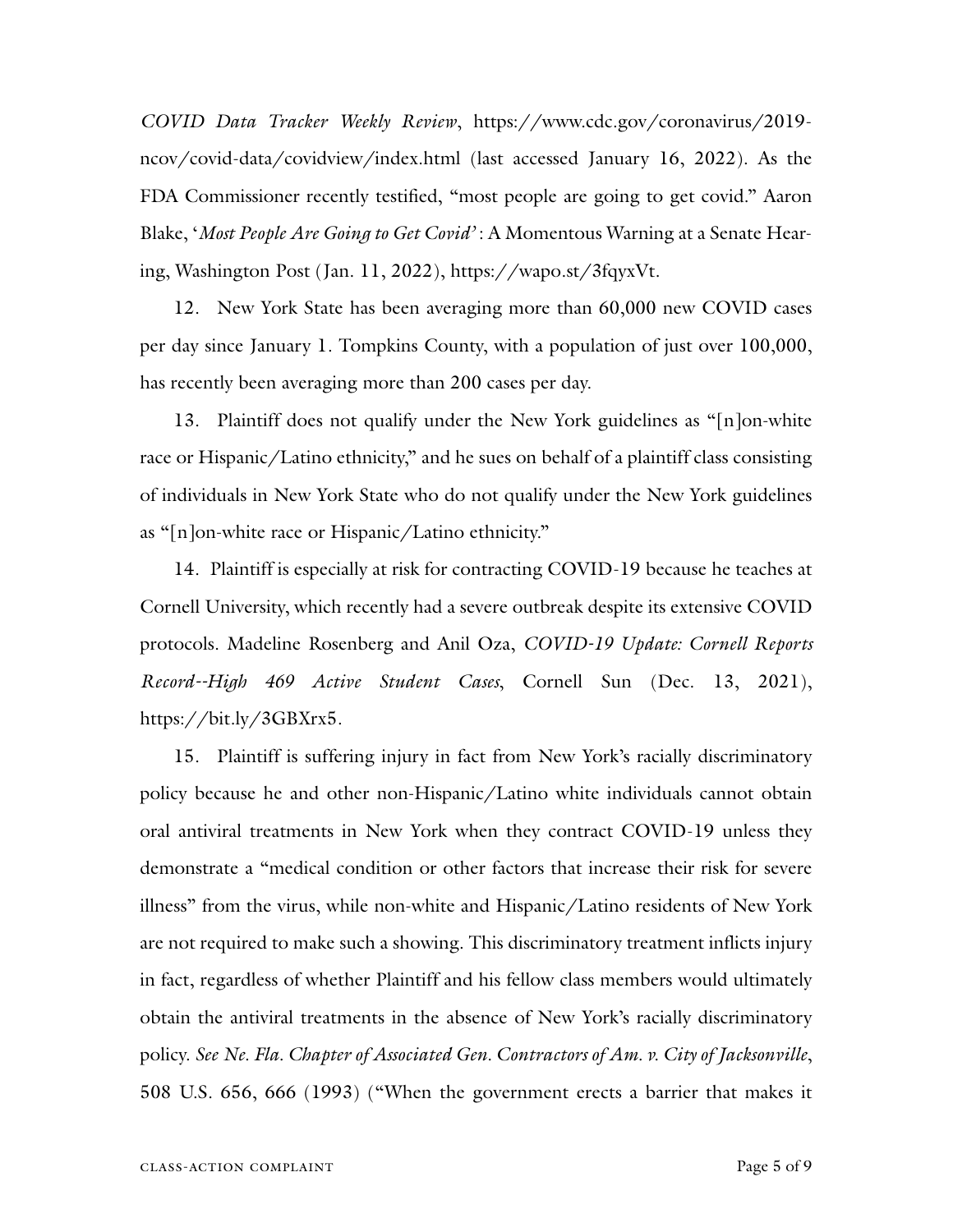more difficult for members of one group to obtain a benefit than it is for members of another group, a member of the former group seeking to challenge the barrier need not allege that he would have obtained the benefit but for the barrier in order to establish standing. The 'injury in fact' in an equal protection case of this variety is the denial of equal treatment resulting from the imposition of the barrier, not the ultimate inability to obtain the benefit.").

16. New York's policy also injures Plaintiff and his fellow class members by subjecting them to an increased risk of serious illness or death when they acquire COVID-19. *See Massachusetts v. EPA*, 549 U.S. 497, 525 n.23 (2007) ("[E]ven a small probability of injury is sufficient to create a case or controversy—to take a suit out of the category of the hypothetical—provided of course that the relief sought would, if granted, reduce the probability") (quoting *Village of Elk Grove Village v. Evans*, 997 F.2d 328, 329 (7th Cir. 1993)); *Baur v. Veneman*, 352 F.3d 625, 633 (2d Cir. 2003) ("[C]ourts of appeals have generally recognized that threatened harm in the form of an increased risk of future injury may serve as injury-in-fact for Article III standing purposes.").

17. Finally, New York's policy injures Plaintiff by inflicting emotional and psychological harm on Plaintiff (and others) who are facing increased risk of harm from the pandemic on account of New York's racially discriminatory policies. *See TransUnion LLC v. Ramirez*, 141 S. Ct. 2190, 2211 (2021) ("[A] plaintiff's knowledge that he or she is exposed to a risk of future physical, monetary, or reputational harm could cause its own current emotional or psychological harm.").

18. All of these injuries are fairly traceable to the racial preferences enforced by Acting Commissioner Bassett, and they will be redressed by declaratory and injunctive relief that prohibits the Commissioner from using racial criteria in determining eligibility for COVID-19 oral antiviral treatments.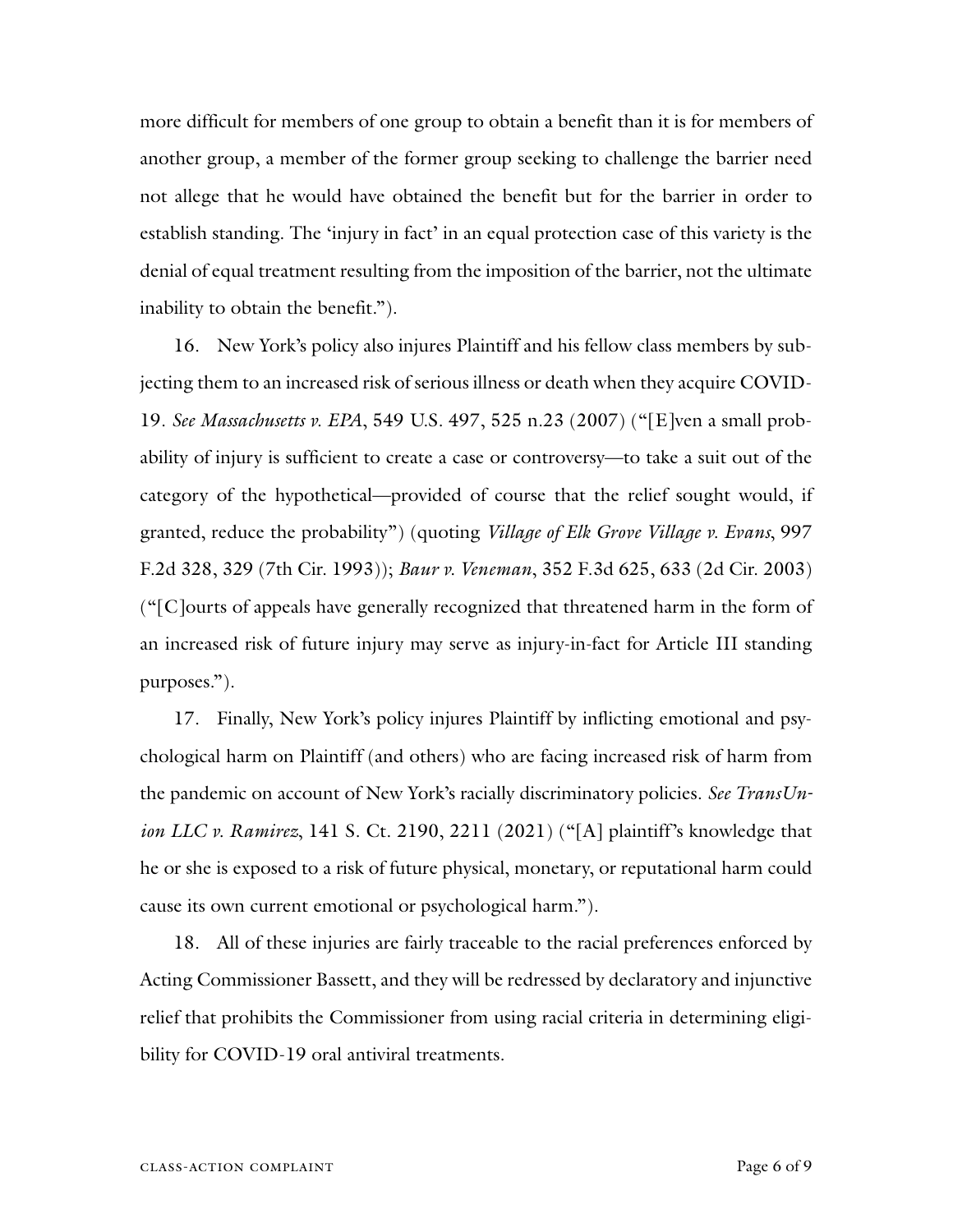### **Claim 1: The Department's Racial Preferences Violate The Fourteenth Amendment**

19. The Fourteenth Amendment prohibits state officials from discriminating on account of race or ethnicity. *See Shaw v. Hunt*, 517 U.S. 899, 907 (1996) ("Racial classifications are antithetical to the Fourteenth Amendment, whose central purpose was to eliminate racial discrimination emanating from official sources in the States.").

20. The New York Department of Health is violating the Fourteenth Amendment by discriminating on account of race in determining eligibility for COVID-19 oral antiviral treatments.

21. The Department's policy fails any level of constitutional scrutiny. Even if the Department has an interest in ensuring that only the most at-risk patients will receive scarce antiviral treatments, the policy's racial preferences are not closely or narrowly tailored to achieving that interest. The Department could have effectively pursued the same goals through the obvious race-neutral alternative of requiring *all*  patients to have enumerated medical conditions or risk factors in order to receive antiviral treatments.

22. The Court should declare the Department's racial preferences unconstitutional and permanently enjoin the Acting Commissioner from enforcing them.

23. Plaintiff brings this claim under the causes of action established in 42 U.S.C. § 1983 and the Declaratory Judgment Act.

### **Claim 2: The Department's Racial Preferences Violate Title VI**

24. Title VI of the Civil Rights Act of 1964 prohibits discrimination on the grounds of race, color, or national origin in any program that receives federal funds. *See* 42 U.S.C. § 2000d.

25. The New York Department of Health is violating Title VI by discriminating on account of race in programs that receive federal funds.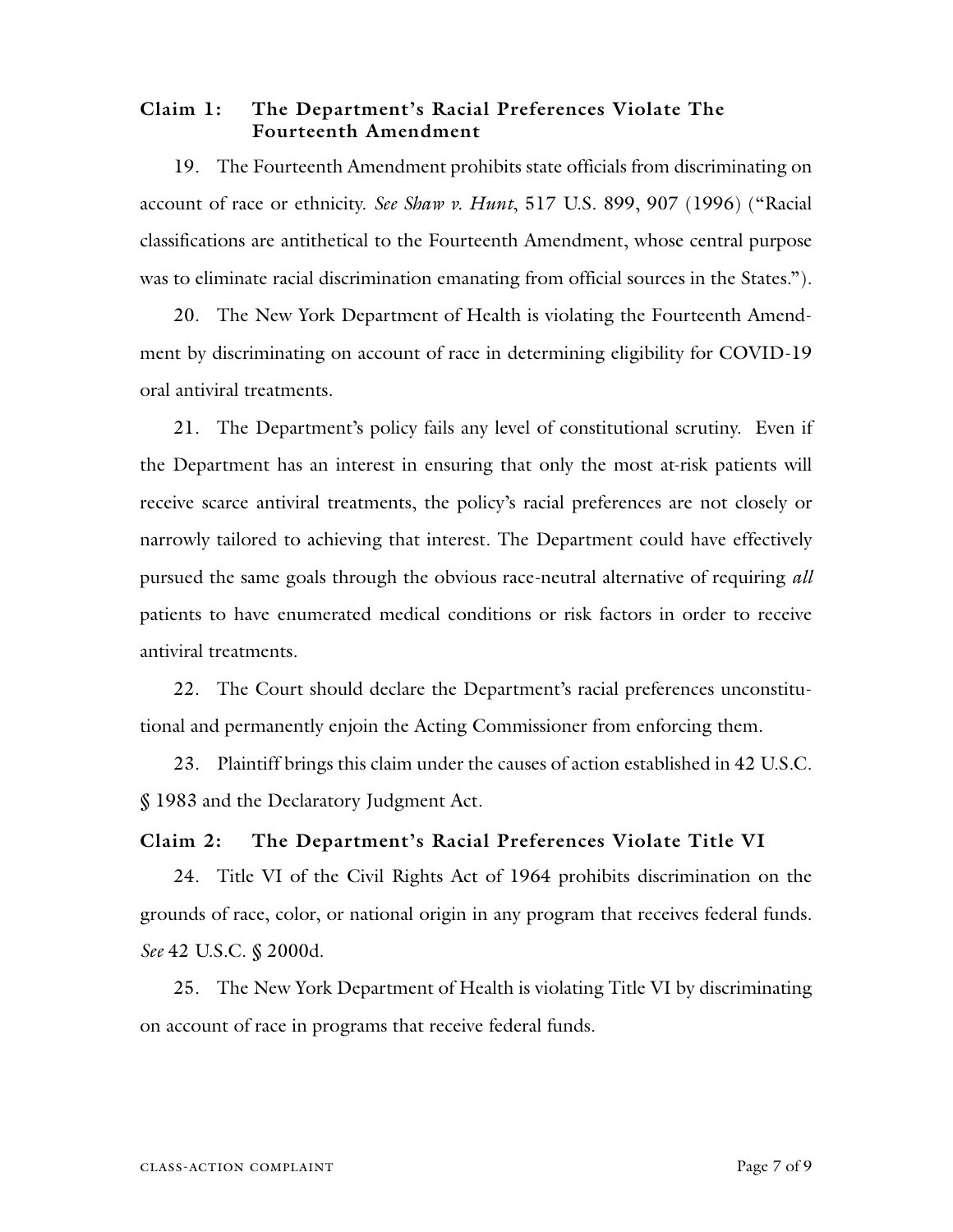26. The Court should declare the Department's racial preferences violate Title VI and permanently enjoin the Acting Commissioner from enforcing them in any program that received federal funds.

27. Plaintiff brings this claim under the causes of action in 42 U.S.C. § 1983, the Declaratory Judgment Act, and Title VI.

### **Claim 3: The Department's Racial Preferences Violate Section 1557 Of The Affordable Care Act**

28. Section 1557 of the Affordable Care Act prohibits racial discrimination in any health program or activity that receives federal financial assistance. *See* 42 U.S.C. § 18116.

29. The policy announced by the New York Department of Health violates section 1557 by inducing health-care providers that receive federal funds to discriminate on account of race when determining a patient's eligibility for life-saving medicine.

30. The Court should declare the Department's racial preferences violate section 1557 and permanently enjoin the Acting Commissioner from enforcing them against any health care provider that receives federal funds.

31. Plaintiff brings this claim under the causes of action in 42 U.S.C. § 1983 and the Declaratory Judgment Act, and 42 U.S.C. § 18116(a).

#### **DEMAND FOR RELIEF**

32. Plaintiff respectfully requests that the court:

- a. certify a class of individuals in New York State who do not qualify under the New York health department guidelines for distribution of COVID-19 therapeutics as "[n]on-white race or Hispanic/Latino ethnicity";
- b. award the declaratory relief described in paragraphs 22, 26, and 30;